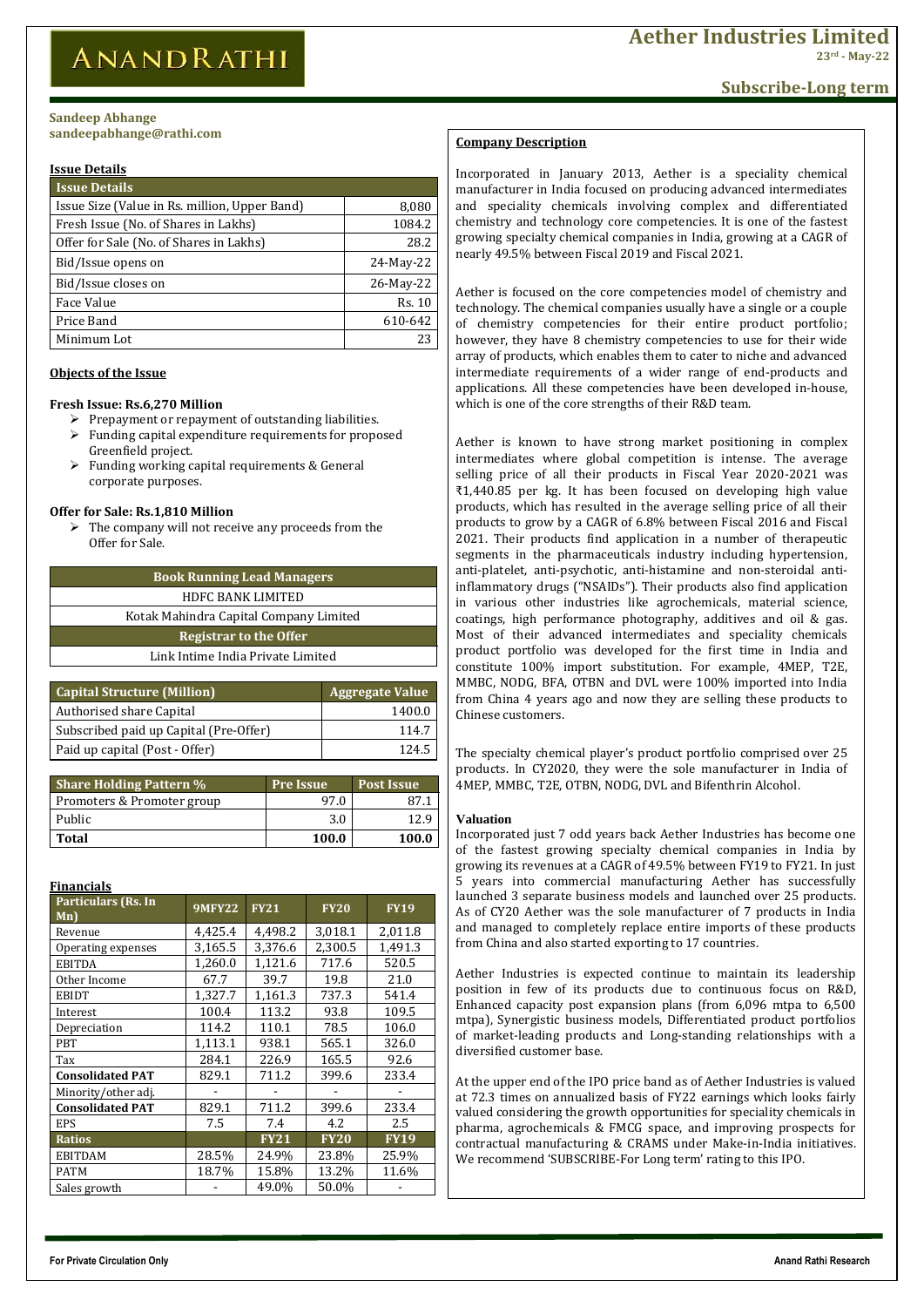**For Private Circulation Only Anand Rathi Research**

# **Subscribe-Long term**

### **Indian Chemical Industry Overview**

According to the F&S Report, in calendar year 2020, the Indian chemicals industry was valued at US\$186 billion, representing approximately 4% of the value of the global chemicals industry. According to the F&S Report, the value of the Indian chemicals industry is expected to grow at a CAGR of 12.2% from US\$186 billion in 2020 to US\$330 billion in 2025. According to the F&S Report, in fiscal 2020, the Indian chemical industry contributed approximately 6.6% of the national gross domestic product and accounted for 15- 17% of value of the India's manufacturing sector.



**Indian Chemical Industry Overview: Indian CRAMS Industry Overview:**

Source: F&S Report; Frost & Sullivan Primary Research & Analysis

According to the F&S Report, the global market for Contract Research and Manufacturing Services (CRAMS) was valued at US\$220 billion in calendar year 2020; for global specialty chemicals contract manufacturing. CRAMS is used for contract synthesis of agrochemical technical grades or active ingredients, intermediates and specialty chemical products along with other fine chemicals like active pharmaceutical ingredients, etc. According to the F&S Report, global CRAMS market had grown at a CAGR of 7% from calendar year 2015 to calendar year 2020. According to the F&S Report, this market is anticipated to grow at a CAGR of 10% from calendar year 2020 to calendar year 2025.

India is a frontrunner in the number of FDA-approved manufacturing sites outside the United States and a leader in the bulk drug manufacturing market dominated by generics and biosimilars. As a result, according to the F&S Report, the Indian CRAMS market is expected to grow at a CAGR of approximately 12% from US\$10.1 billion in calendar year 2020 to US\$18.1 billion in calendar year 2025.

The value of the commodity chemicals segment and the specialty chemicals segment accounted for approximately 46% and 47% of the Indian chemicals industry, respectively. The growth rate of the Indian specialty chemicals segment in 2015-2020 was higher than the growth rate of the Indian commodity chemicals (10.4% vs. 8.7%). From 2020 to 2015, the Indian specialty chemicals segment is expected to grow at a CAGR of 11.2%.

|          | <b>Commodity Chemicals</b> | <b>Specialty Chemicals</b> |
|----------|----------------------------|----------------------------|
| 2015-20  | 8.7%                       | $10.4\%$                   |
| 2020-25F | $10.3\%$                   | $11.2\%$                   |

## **India Specialty Chemicals market positioning in Global Market:**

### **India CRAMS market positioning in Global Market:**

|         | <b>Commodity Chemicals</b> | <b>Specialty Chemicals</b> |
|---------|----------------------------|----------------------------|
| 2015-20 | 8.7%                       | 10.4%                      |

| 2020-25F | 30/<br>10.3 | 1.20/<br>. |
|----------|-------------|------------|
|----------|-------------|------------|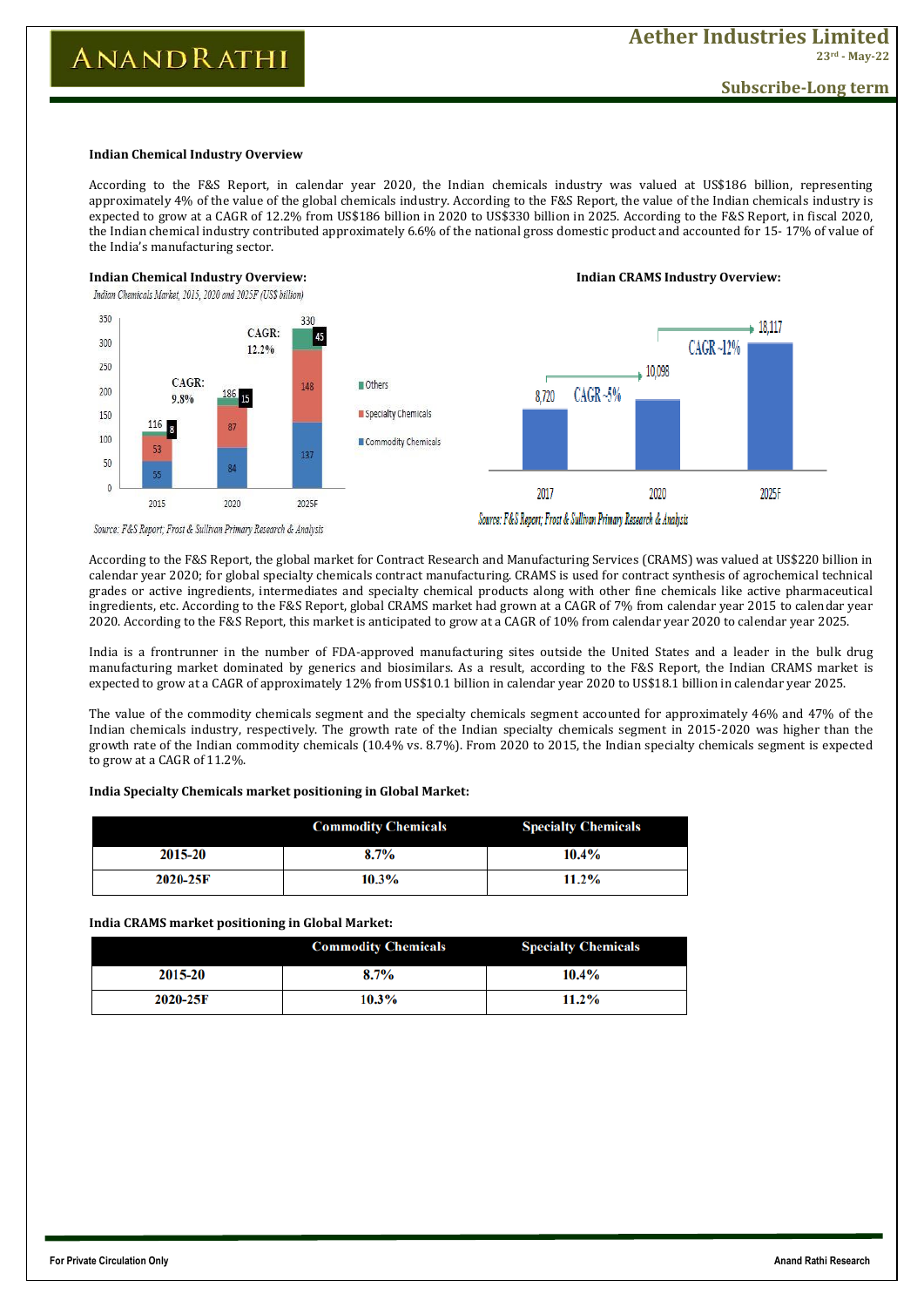**For Private Circulation Only Anand Rathi Research**

**Subscribe-Long term**



**Region-wise Specialty Chemicals Growth, 2020-25:**

Source: F&S Report; Frost & Sullivan Primary Research & Analysis

## **High barriers to entry in the Indian Specialty chemicals industry:**

- a. Involvement of complex chemistries in the manufacturing of products: The production process of specialty chemicals is complex and requires high level of technical knowledge and R&D capabilities. Companies need to invest substantially in facilities (such as research and development centres) as well as technical knowledge and training, creating barrier to entry for new entrants.
- b. Rigorous product approval standard: Specialty chemicals products are subject to very sensitive and rigorous product approval systems with stringent impurity specifications. Intermediates that are used for API drugs are subject to an even more stringent quality and manufacturing process requirements. Typically, approval of any such product takes a few years. The costs and time involved create high barriers to entry to new entrants in the industry.
- c. Long-term relationship between suppliers and customers: Suppliers of specialty chemicals usually enjoy long-term relationship with customers. This is partially due to the high costs involved in switching to new suppliers. Customers typically select suppliers after carefully reviewing them and tend to develop long-term relationships with them as well as limit the number of such suppliers.
- d. Other factors contributing to the high barriers to entry for specialty chemicals companies, API and drug intermediates manufacturers include stringent quality requirement (specifically those for human consumption), lengthy and costly registration process, high level of product customization, differentiated business models, among others.

## **Key trends in the Indian Chemical Industry:**

**Increase in capital expenditure by Indian chemicals companies:** The Indian chemicals industry has increased its capital expenditure over the past decade in order to be well equipped to capture future opportunities. According to the F&S Report, ₹95 billion was spent in fiscal 2020 by the 30 leading chemical companies in India on capital expenditure, as compared to ₹39 billion in fiscal 2010. In calendar year 2018, India's chemicals sector attributed 23 .3% of its profit after tax to capital expenditure, whereas China's chemicals sector attributed 32.6 %.

**Increase in R&D by specialty chemicals companies:** Aggregate research and development (R&D) expenditure incurred by the 30 key leading global chemical companies has grown at a CAGR of 16% over fiscal 2010 to fiscal 2019, while their revenue has grown at a CAGR of 11% over the same period. In terms of absolute amount, ₹4.5 billion was spent by these companies on R&D in fiscal 2019, as compared to ₹1.1 billion in fiscal 2010.

**Increase in R&D by Indian pharmaceutical companies:** The Indian pharmaceutical industry, world's third largest in terms of volume and thirteen largest in terms of value, is also spending on R&D to keep up with the momentum. According to the F&S Report, on average, the Indian pharmaceutical companies tend to spend less than 11% of their annual turnover on R&D. Indian companies recognize the need of R&D spend and shall ramp up their expenditure on development and research to propel their growth and have strong positioning in market

## **The rise of green chemicals, Make in India initiative are some of the other current trends in the Indian Chemical Industry**

#### **Aether Industries- Business Overview**

Aether Industries Limited ("Aether") is a speciality chemical manufacturer in India focused on producing advanced intermediates and speciality chemicals involving complex and differentiated chemistry and technology core competencies. Company's business was started in 2013 with a vision to create a niche in the global chemical industry with a creative approach towards chemistry, technology and systems that would lead to sustainable growth. In the 1st phase of their development through Fiscal 2017, they focused on building their team and infrastructure and on their R&D centred around building their core competencies. Company's revenue generation operations commenced with their 2nd phase in Fiscal 2017. Aether is one of the fastest growing specialty chemical companies in India, growing at a CAGR of nearly 49.5% between Fiscal 2019 and Fiscal 2021.

### **The company operates under 3 business models:**

- $\triangleright$  Own intermediates and speciality chemicals (FY21 revenue contribution of 73%),
- $\triangleright$  CRAMS (FY21 revenue contribution of 8%), and
- $\triangleright$  Contract/exclusive manufacturing (FY21 revenue contribution of 19%).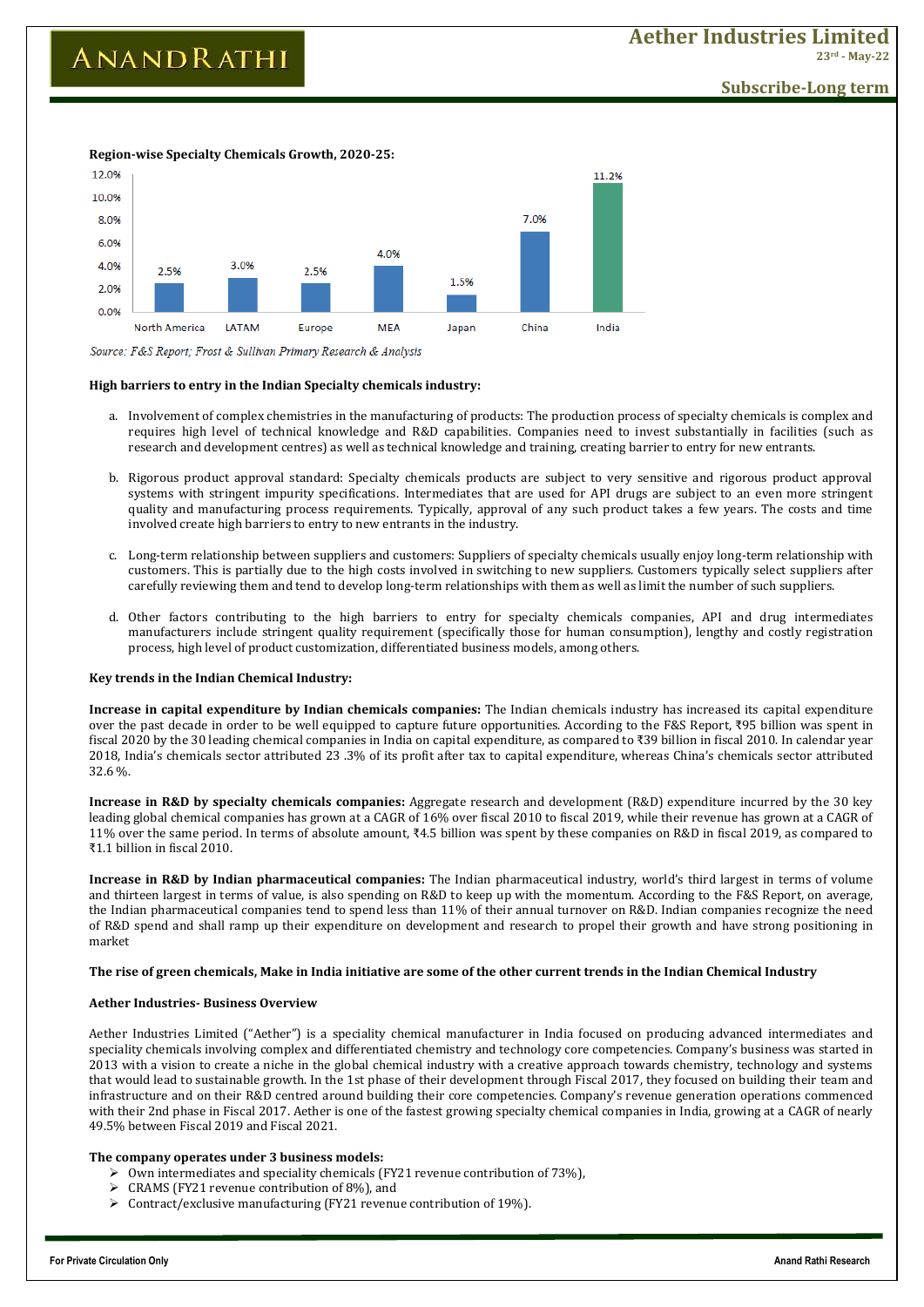# **Subscribe-Long term**

Aether is focused on the core competencies model of chemistry and technology. The chemical companies usually have a single or a couple of chemistry competencies for their entire product portfolio; however, they have 8 chemistry competencies to use for their wide array of products, which enables them to cater to niche and advanced intermediate requirements of a wider range of end-products and applications. All these competencies have been developed inhouse, which is one of the core strengths of their R&D team.

Aether is among the few Indian specialty chemical companies to have successfully launched these 3 separate business models in just 5 years into commercial manufacturing. They have nuanced criteria for choosing their products based on their chemical complexity, niche applications, limited competition, scalability and commercial potential. Using these criteria, they developed, and continue to develop, advanced intermediates and speciality chemicals products having applications in the pharmaceutical, agrochemicals, material science, coatings, high performance photography, additives and oil & gas segments of the chemicals industry.

As of March 31, 2022, Aether's product portfolio comprised over 25 products. In CY2020, they were the sole manufacturer in India of 4MEP, MMBC, T2E, OTBN, NODG, DVL and Bifenthrin Alcohol.

### **The details of 8 Products, their applications, their market position globally and in India:**

| Product                                                                                            | Industry<br>Application                                                       | Company<br>Global<br>Market<br>Position*                                                     | Global<br>market<br>size<br>$(MT)^*$ | Quantity<br>Manufactu<br>red by<br>the<br>Company<br>$(MT)^*$ | Company<br>India<br>Market<br>Position*                                                                              | Launch<br>Year | Volume<br>Produced<br>in Fiscal<br>2021<br>(MT) | Volume<br><b>CAGR</b><br>(Fiscal<br>2019 to<br>Fiscal<br>2021 | Revenue<br>Fiscal<br>2021<br>(3Cr) |
|----------------------------------------------------------------------------------------------------|-------------------------------------------------------------------------------|----------------------------------------------------------------------------------------------|--------------------------------------|---------------------------------------------------------------|----------------------------------------------------------------------------------------------------------------------|----------------|-------------------------------------------------|---------------------------------------------------------------|------------------------------------|
| $4-(2-$<br>Methoxyet<br>hyl) Phenol<br>(4MEP)                                                      | Metoprolol<br>Succinate /<br>Metoprolol<br>Tatrate                            | Largest<br>manufacturer<br>in the world<br>(with $28%$<br>market share<br>in CY2020)         | 1,750                                | 488                                                           | Only<br>manufacturer<br>in India                                                                                     | Dec'<br>2016   | 611.89                                          | 44.15%                                                        | 94.44                              |
| 3-Methoxy-<br>2- Methyl-<br>benzoyl<br>Chloride<br>$(MMBC)^{\wedge}$                               | Methoxyfeno<br>zi de                                                          | Second largest<br>manufacturer<br>in the world<br>(with $14\%$<br>market share<br>in CY2020) | 1,750                                | 238                                                           | Only<br>manufacturer<br>in India                                                                                     | Sep'<br>2019   | 237.60                                          | NA                                                            | 69.48                              |
| Thiophene-<br>$2-$<br>Ethanol<br>(T2E)                                                             | Clopidogrel,<br>Ticlopidine<br>APIs                                           | Largest<br>manufacturer<br>in the world<br>(with nearly<br>50% market<br>share in<br>CY2020) | 780                                  | 392                                                           | Only<br>manufacturer<br>in India                                                                                     | May<br>2017    | 42.03                                           | 20.18%                                                        | 68.22                              |
| Ortho Tolyl<br>Benzo<br>Nitrile $/4'$ -<br>Methyl-2-<br>Cyanobi-<br>phynyl<br>(OTBN)               | Valsartan,<br>Telmisartan,<br>Olmesartan,<br>Losartan,<br>Candisartan<br>APIs | Market share<br>of $8\%$ in<br>CY2020                                                        | 5045                                 | 417                                                           | Only<br>manufacturer<br>in India                                                                                     | Dec'<br>2018   | 404.56                                          | 291.52%                                                       | 62.08                              |
| N-Octyl-D-<br>Glucamine<br>$/1$ -Deoxy-<br>$1 -$<br>(Octylamin<br>$o) - D -$<br>Glucitol<br>(NODG) | Naproxen,<br>Dexketoprofe<br>n APIs                                           | Largest<br>manufacturer<br>in the world<br>(with $46\%$<br>market share<br>in CY2020)        | 845                                  | 396                                                           | Only<br>manufacturer<br>in India                                                                                     | July<br>2015   | 451.97                                          | 23.20%                                                        | 28.99                              |
| $1 - 2 -$<br>(2Hydroxy<br>ethoxy)<br>Ethyl<br>Piperazine<br>(HEEP)                                 | Quetiapine,<br>Hydroxyzine<br>APIs                                            | Largest<br>manufacturer<br>in the world<br>(with $34\%$<br>market share<br>in CY2020)        | 500                                  | 171                                                           | One of 3major<br>manufacturer<br>s, only<br>manufacturer<br>in India to be<br>back-<br>integrated<br>into<br>key raw | May<br>2018    | 156.08                                          | 53.03%                                                        | 18.24                              |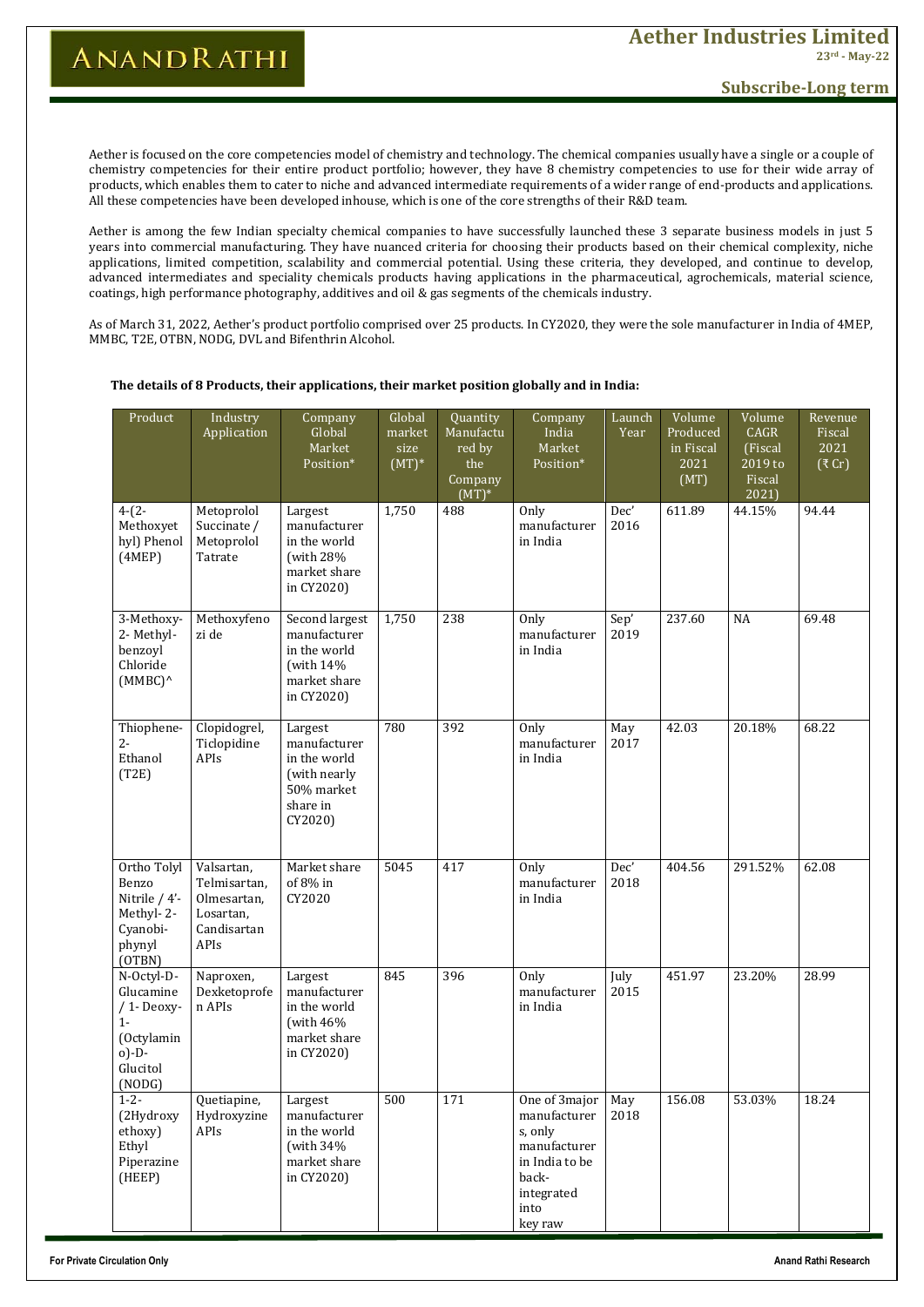**For Private Circulation Only Anand Rathi Research**

# **ANANDRATHI**

**Subscribe-Long term**

|                                   |                                                                          |                                                                                               |      |     | material                         |              |           |           |           |
|-----------------------------------|--------------------------------------------------------------------------|-----------------------------------------------------------------------------------------------|------|-----|----------------------------------|--------------|-----------|-----------|-----------|
| Delta-<br>Valerolacto<br>ne (DVL) | Coating<br>additive,<br>speciality<br>monomer,<br>electronic<br>chemical | Second largest<br>manufacturer<br>in the world<br>(with $13\%$<br>market share<br>in CY 2020) | 650  | 84  | Only<br>manufacturer<br>in India | Sep'<br>2016 | 112.41    | 46.17%    | 12.48     |
| Bifenthrin<br>Alcohol             | Bifenthrin                                                               | Negligible                                                                                    | 3250 | 144 | Only<br>manufacturer<br>in India | Aug'<br>2021 | <b>NA</b> | <b>NA</b> | <b>NA</b> |

Aether's products are advanced intermediates and speciality chemicals that occupy a position in the chemical industry value chain between commodity chemicals and final actives and formulations with their products more closely aligned to the higher value range, further away from the commodities and closer towards the final active part of the value chain. Aether is known to have strong market positioning in complex intermediates where global competition is intense. The average selling price of all their products in Fiscal Year 2020-2021 was ₹1,440.85 per kg. Aether has been focused on developing high value products, which has resulted in the average selling price of all their products to grow by a CAGR of 6.8% between Fiscal 2016 and Fiscal 2021.

Aether manufactures speciality chemicals and advanced intermediates products based on an intricate combination of complex chemistry and technology core competencies.

- Chemistry core competencies include Grignards, organolithium and other organometallic chemistry, ethylene oxide and isobutylene chemistry, hydrogenation, catalysis (homogeneous /heterogeneous), cross-coupling chemistry and metathesis/polymerization chemistry.
- $\triangleright$  Technology core competencies include continuous reaction technology, high-pressure reaction technology, fixed bed reaction technology, DCS process automation and high vacuum distillation technology (wiped film/short path).

- $\triangleright$  The product should fall under a speciality chemical field with a minimum of 4-synthetic step sequence,
- $\triangleright$  The product should not be actively manufactured by any company in India,
- $\triangleright$  It should generate adequate revenue at maturity, and
- Aether should be able to attain a market-leading position at product maturity.

Their products find application in a number of therapeutic segments in the pharmaceuticals industry including hypertension, anti-platelet, anti-psychotic, anti-histamine and non-steroidal anti-inflammatory drugs ("NSAIDs"). Their products also find application in various other industries like agrochemicals, material science, coatings, high performance photography, additives and oil & gas. Most of their advanced intermediates and speciality chemicals product portfolio was developed for the first time in India and constitute 100% import substitution. For example, 4MEP, T2E, MMBC, NODG, BFA, OTBN and DVL were 100% imported into India from China 4 years ago and now they are selling these products to Chinese customers. A majority of their products are exported internationally, and they export products to 18 countries, including Italy, Spain, Germany, the United States and other parts of the world. Their revenue from exports (including deemed exports) have grown at CAGR of 58.56% from ₹ 1001 Mn in Fiscal 2019 to ₹ 2,517 Mn in Fiscal 2021. Their revenue from exports (including deemed exports) was ₹ 2,804 Mn in the 9 months ended December 31, 2021.

Aether's product selection process searches for chemicals which fall into its core competencies of chemistry and technology and then applies certain refinements to narrow down the product selection process, which is:

## **Diversified Customer Base:**

Aether's customers include over 160 multinational, global, regional and local companies. As of March 31, 2022, their product portfolio was sold to over 34 global customers in 18 countries and to over 154 domestic customers. Selected examples of their clientele are provided below:

| Indian                                                                                                          | Global                                                                                                                  |
|-----------------------------------------------------------------------------------------------------------------|-------------------------------------------------------------------------------------------------------------------------|
|                                                                                                                 | Aarti Drugs, Alembic Pharmaceuticals Ltd, Atul Bioscience Ltd, Adama Agan (Israel), Adama Makhteshim (Israel), Aramco   |
|                                                                                                                 | Cadila Healthcare Ltd, CTX Lifesciences Pvt Ltd, Divis Performance Materials LLC (US/Saudi Arabia), Altana AG           |
|                                                                                                                 | Laboratories Ltd, Dr. Reddy's Laboratories Ltd, Granules India   (Germany), BYK Chemie GmbH (Germany), Polaroid Film BV |
| Ltd, Hetero Drugs Ltd, IOL Chemicals, Ind-Swift Laboratories Ltd,   (Netherlands), Milliken & Co. (USA), Ningbo | Noubai                                                                                                                  |
| IPCA Laboratories Ltd, Laurus Labs Ltd, Lupin Ltd, Mankind   Pharmaceutical Co. Ltd (China).                    |                                                                                                                         |
| Pharma, Neogen Chemicals Ltd, MSN Laboratories Pvt Ltd.                                                         |                                                                                                                         |
|                                                                                                                 |                                                                                                                         |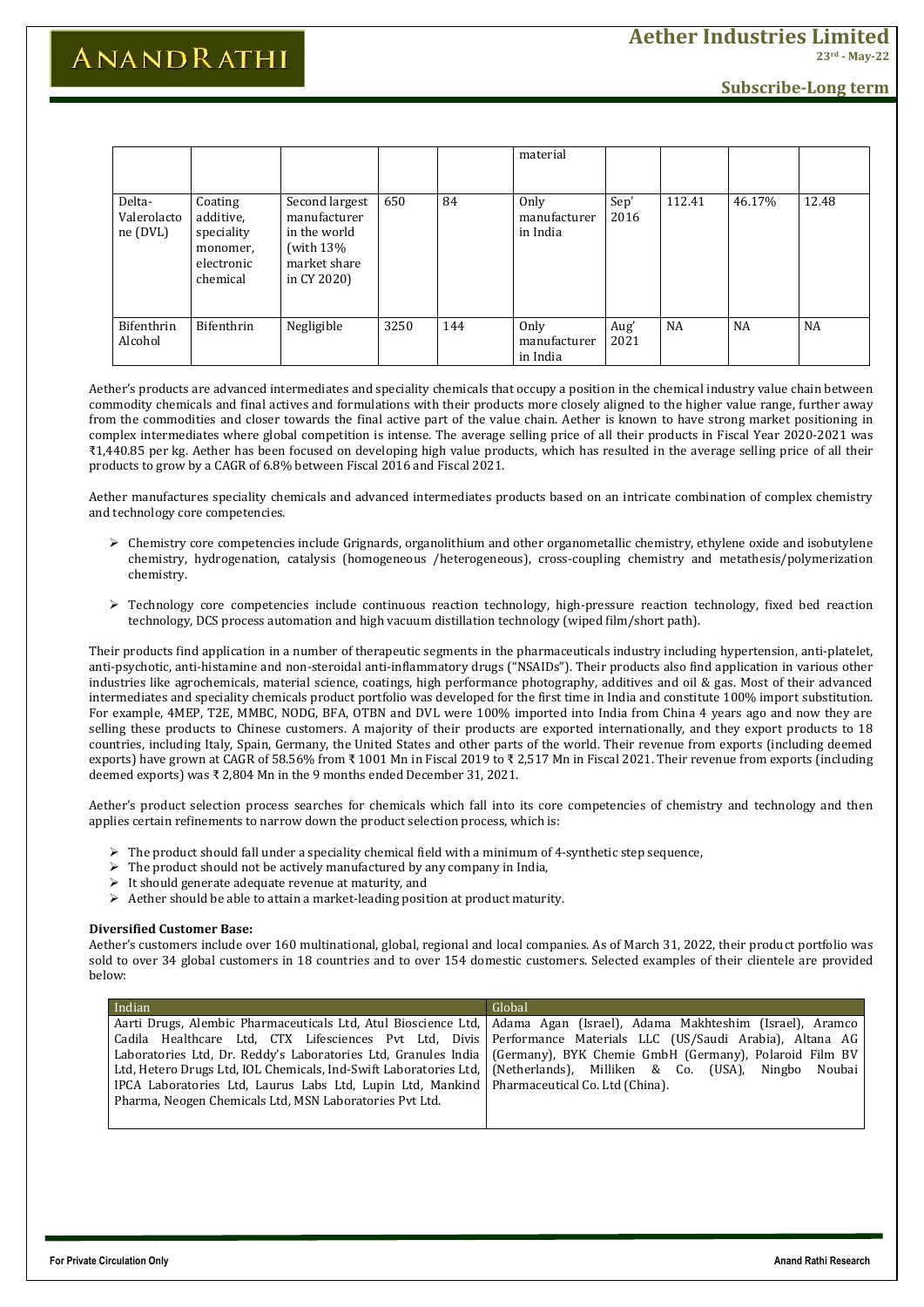**For Private Circulation Only Anand Rathi Research**

**Subscribe-Long term**

### **Aether's customer segment split for specialty chemicals**



### **External revenue by Product Line**

| <b>Product</b>                               | <b>9MFY22</b><br>(Mn) | <b>9MFY21</b><br>(Mn)    | $FY21$ (Mn)    | <b>FY20 (Mn)</b> | <b>FY19 (Mn)</b> |
|----------------------------------------------|-----------------------|--------------------------|----------------|------------------|------------------|
| 4'-Methyl-2-Cyanobiphenyl<br>(OTBN)          | 203                   | 517                      | 621            | 804              | 42               |
| 4-(2-Methoxyethyl) Phenol (4MEP)             | 1,390                 | 612                      | 944            | 604              | 437              |
| Thiophene-2-Ethanol (T2E)                    | 526                   | 485                      | 682            | 346              | 336              |
| 1-Deoxy-1-(Octylamino)-D-Glucitol<br>(NODG)  | 165                   | 181                      | 290            | 259              | 196              |
| 3-Methoxy-2-Methyllenzoyl<br>Chloride (MMBC) | 473                   | 584                      | 695            | 188              |                  |
| $1-[2-(2-$                                   | 151                   | 151                      | 182            | 104              |                  |
| Hydroxyethoxy) Ethyl] Piperazine<br>(HEEP)   |                       |                          |                |                  |                  |
| 2-Methoxy-6-Chlorotoluene (MCT)              | 126                   | 127                      | 177            | 35               |                  |
| <b>BFA</b>                                   | 369                   | $\overline{\phantom{a}}$ | $\blacksquare$ |                  | $\blacksquare$   |
| Other Products                               | 694                   | 437                      | 548            | 403              | 718              |
| <b>Products</b><br>from<br>Revenue           | 4,096                 | 3,093                    | 4,139          | 2,744            | 1,731            |
| Recognized at point in time)                 |                       |                          |                |                  |                  |
| Service - CRAMS                              | 32.94                 | 24.79                    | 35.90          | 27.46            | 20.17            |
| from<br><b>Services</b><br>Revenue           | 32.94                 | 24.79                    | 35.90          | 27.46            | 20.17            |
| (Recognized over the period)                 |                       |                          |                |                  |                  |
| <b>Grand Total</b>                           | 442.54                | 334.09                   | 449.82         | 301.81           | 193.25           |

## **Manufacturing Facilities & R&D Capabilities**

Aether has 2 sites at Sachin in Surat (Gujarat, India). Their Manufacturing Facility 1 is an approximately 3,500 sq.mtr facility including the R&D Facilities, the analytical sciences laboratories, the Pilot Plant, the CRAMS facility and the hydrogenation facility. Their Manufacturing Facility 2 spans approximately 10,500 sq.mtr acts as a large scale manufacturing facility. Both the facilities are in close proximity to the Hazira Port and JNPT Port, which helps them save freight costs for their exports.

Aether also has dedicated in-house R&D Facilities and Pilot Plant at their Manufacturing Facility 1 at Sachin in Surat, Gujarat. Their R&D Facilities are dedicated to the development of their pipeline and next generation products as well as to their CRAMS customers. As of March 31, 2022, they had a specialized R&D team of 164 scientists and engineers including 92 scientists (with PhDs or Master of Science degrees) and 72 chemical engineers. Their R&D Facilities are equipped with laboratories engaged in process development, process innovation and technology development, which assists them in pursuing efficiencies from the initial conceptualization up to commercialization of a product. Their strategic investments in R&D have been critical to their success and a differentiating factor for them to attain leading market positions for certain products.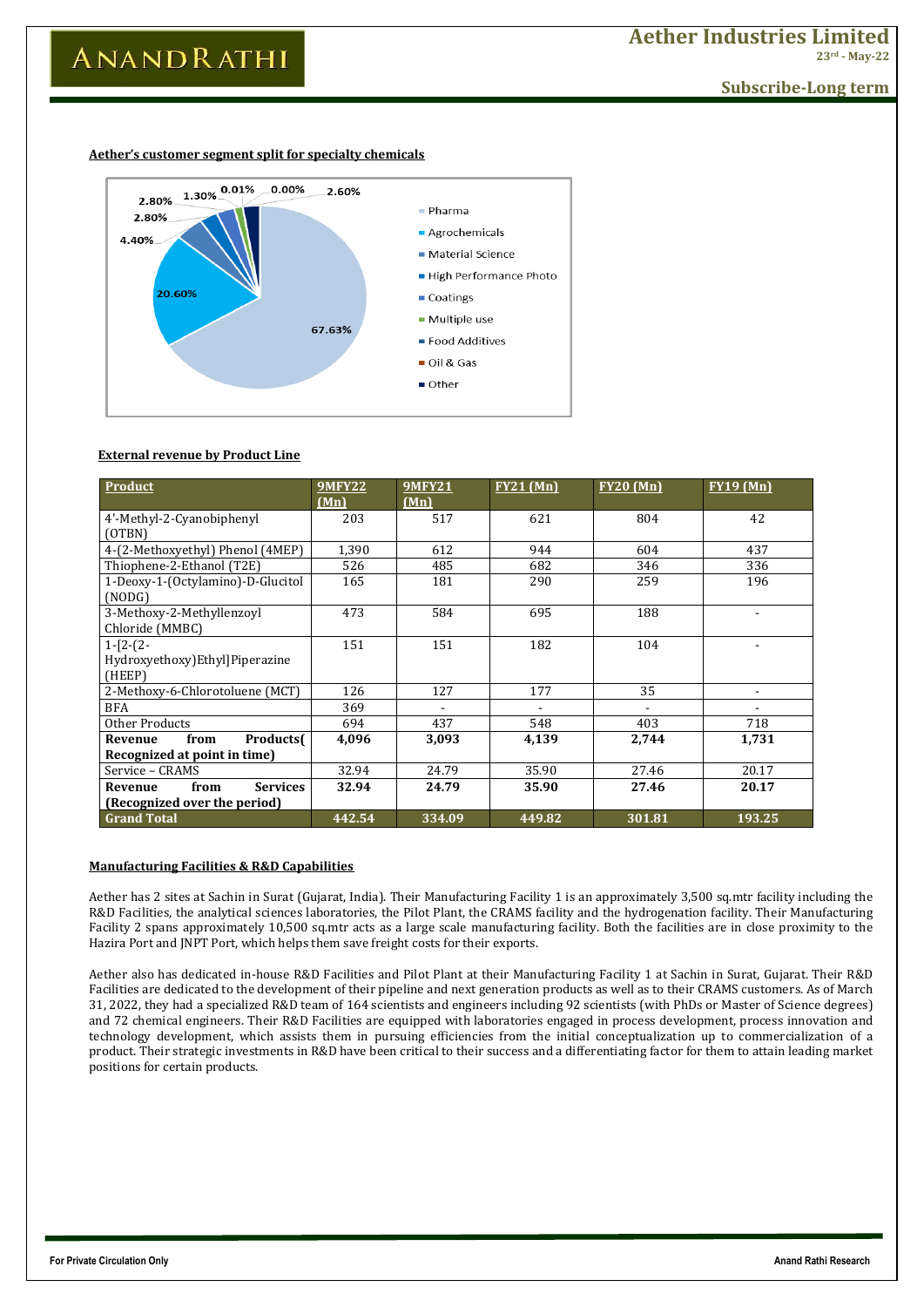**For Private Circulation Only Anand Rathi Research**

# **Subscribe-Long term**





Aether has a state-of-art Pilot Plant, which is a vital link between R&D and large scale production. They have one of the largest pilot plants in the world with 106 reactors installed, for both batch as well as continuous reaction technology. Their Pilot Plant has a dual functionality; it functions to generate critical scale-up data in the transition from R&D to production to help eliminate issues at full production scale; and it also functions as a stand-alone manufacturing facility for low volume, high value products for their CRAMS customers. The Pilot Plant encompasses a wide range of reactor and downstream equipment, in both continuous and batch regimes, across the entire range of scaleup volumes, metallurgy, and process parameters and is automated through DCS process automation. A unique section in their Pilot Plant is the continuous reaction and flow technology plant, housing pilot scale equipment for continuous and flow reactors and continuous downstream equipment.

### **Key Competitive Strengths**

## **Focus on R&D to leverage their core competencies of chemistry and technology**

The foundation of the Company is their in-house research and development capabilities. According to Frost & Sullivan, the strategic investments in R&D have been critical to the company's success. They are able to carry outinnovative processes at global scale, which is difficult to replicate. As of March 31, 2022, they had a specialized R&D team of 164 scientists and engineers. They are one of the few companies who have deployed continuous reaction technology as a core technology competency at all stages (R&D, Pilot Plant and large scale manufacturing).

## **Long standing relationships with a diversified customer base**

Their customers include over 160 multinational, global, regional and local companies. As of March 31, 2022, their product portfolio was sold to 34 global customers in 18 countries and to 154 domestic customers.CRAM's diversified global customer base and long-term relationships with key customers enable them to plan their capital spending and increase economies of scale. Of their revenue from operations in the nine months ended December 31, 2021 and Fiscal 2021, 57.32% and 57.82% were from India, 32.74% and 32.97% from EU countries, 5.95% and 5.77% from the North America (United States and Mexico), 3.49% and 2.92% from Asia and 0.50% from the rest of the world. In the past three fiscal years, their facilities were audited 57 times by 43 customers or their external consultants

### **Experienced Promoters and Senior Management with extensive domain knowledge**

They are led by four Promoters who have combined experience of over 125 years in the chemical industry. Managing Director Ashwin Jayantilal Desai is responsible for R&D, pilot plant, and new projects, and technical business development. Rohan Ashwin Desai is a Promoter and Whole Time Director of the Company. He has extensive experience in the speciality chemical industry. Purnima Desai leads the overall accounting and finance operations of the company.

The majority of their senior management team is also experienced in the chemicals industry. The senior management personnel include career-technocrats such as Dr. James Ringer, Raymond Paul Roach and Dr. Norbert Flüggen. The company believes that the experience, depth and diversity of their directors, management team and their Promoters have enabled the Company to be recognized as a leading speciality chemical manufacturer in India.

## **Focus on Quality, Environment, Health and Safety (QEHS)**

The company believes that maintaining a high standard of quality for the products is critical to the brand and continued growth. The manufacturing principles and technologies embody the core tenets of "green"chemistry or sustainable chemistry. They are mindful of the potential impact of their activities on the local environment and have set stringent environmental standards. They prioritize the health and safety of their employees and undertake several initiatives to promote employee health and quality of life. They have installed comprehensive safety equipment including firefighting and safety systems. Their plant wide DCS automation system allows them to control

their safety systems and processes.

#### **Strong and consistent financial performance**

In the short period of 9 years of incorporation and 5 years into commercial manufacturing, they have reached revenue of over₹4,500 million in Fiscal 2021. They are one of the fastest growing specialty chemical companies in India. Their revenue from operations has grown at a CAGR of nearly 49.53% between Fiscal 2019 and 2021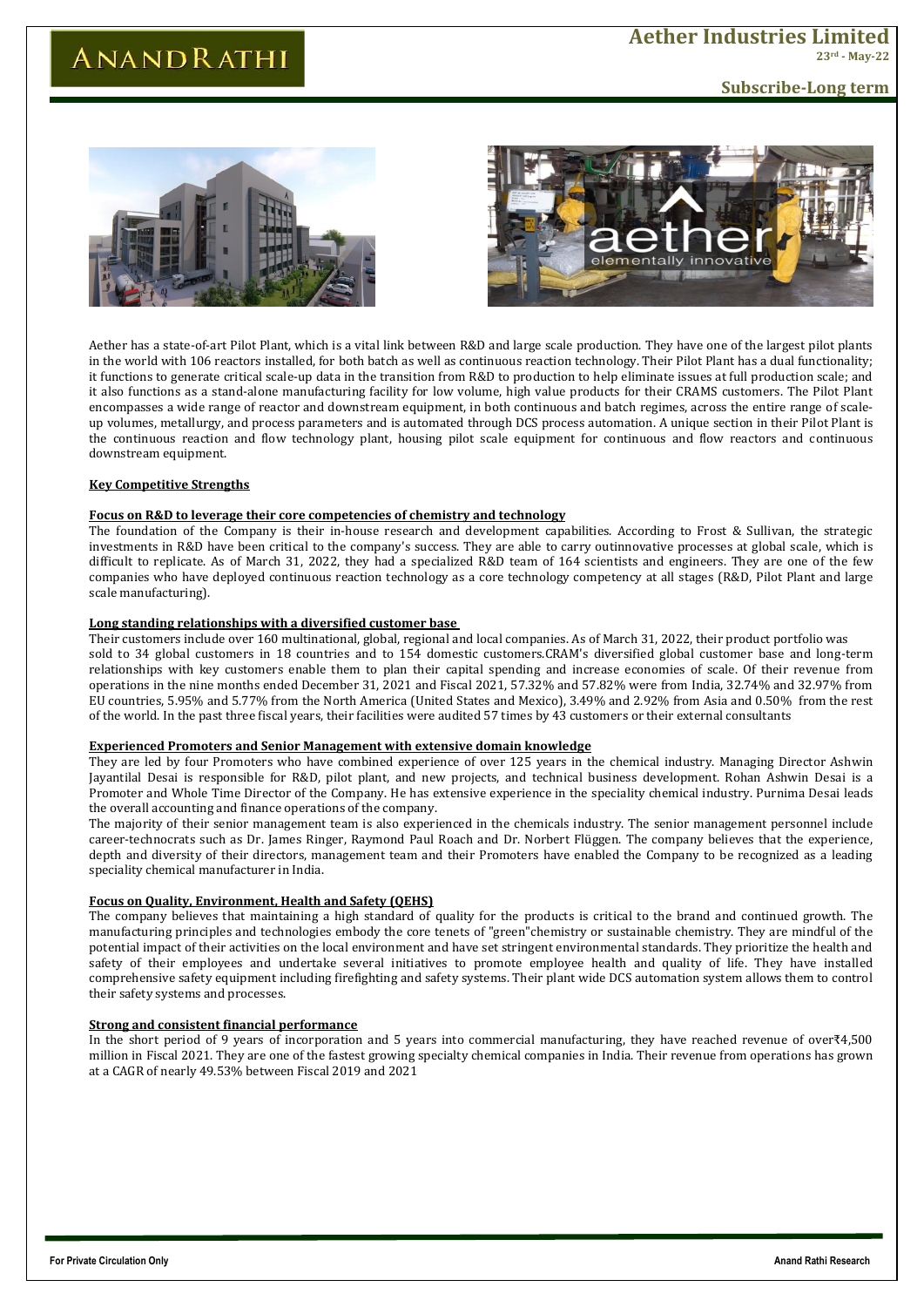- $\triangleright$  Leverage their strong position in the specialty chemicals industry to capitalize on industry opportunities;
- $\triangleright$  Expand their product portfolio and diversify into additional business segments
- $\triangleright$  Expand manufacturing, R&D and pilot plant capacities;
- $\triangleright$  Continue to strengthen their presence in India and expand their sales and distribution network in international markets;
- Continue to focus on contract manufacturing / exclusive manufacturing by developing innovative processes and value engineering;
- $\triangleright$  Growth through strategic acquisitions and alliances.

**For Private Circulation Only Anand Rathi Research**

# **ANANDRATHI**

# **Aether Industries Limited 23rd - May-22**

# **Subscribe-Long term**

### **Key Business Strategies**

### **Key Risks:**

- $\triangleright$  Any slowdown or shutdown in Aether's manufacturing operations or strikes, work stoppages can adversely impact its operations.
- $\triangleright$  Risks consequent to the operations involving manufacture, usage and storage of various hazardous substances
- As of 9MFY21 & FY21 Top 20 customers contributed 73% and 74% of Aether's top-line any failure to retain these customers could adversely affect its top-line.
- $\triangleright$  Aether does not have long-term agreements with suppliers for the raw materials and any increase in the cost of, or a shortfall in the availability or quality of such raw materials could have an adverse effect on their business, financial condition and results of operations.
- $\triangleright$  Non-compliance with and changes in, safety, health, environmental and labour laws and other applicable regulations, may adversely affect Aether's business, financial condition and results of operations.
- $\triangleright$  Aether Industries earns 55-60% of its revenues from export and deals in various global currencies, which is very volatile in nature.
- $\triangleright$  The company's business depends on the demand from the global pharmaceutical and FMCG industry for a significant portion of its revenue. Any downturn in the global pharmaceutical or FMCG industry could adversely affect business performance

### **Valuation:**

Incorporated just 7 odd years back Aether Industries has become one of the fastest growing specialty chemical companies in India by growing its revenues at a CAGR of 49.5% between FY19 to FY21. In just 5 years into commercial manufacturing Aether has successfully launched 3 separate business models and launched over 25 products. As of CY20 Aether was the sole manufacturer of 7 products in India and managed to completely replace entire imports of these products from China and also started exporting to 17 countries.

Aether Industries is expected continue to maintain its leadership position in few of its products due to continuous focus on R&D, Enhanced capacity post expansion plans (from 6,096 mtpa to 6,500 mtpa), Synergistic business models, Differentiated product portfolios of marketleading products and Long-standing relationships with a diversified customer base.

### **Peer Comparison:**

|                                  | <b>Total Income</b>                                          | Face<br>value<br>(₹<br>per<br>share) | <b>PE</b> | <b>EPS for Fiscal Year 21</b> |                |                                   | <b>Return on</b>            |
|----------------------------------|--------------------------------------------------------------|--------------------------------------|-----------|-------------------------------|----------------|-----------------------------------|-----------------------------|
| Name of the<br>company           | for the year<br>end March<br>2021 ( $\bar{x}$ in<br>million) |                                      |           | <b>Basic</b>                  | <b>Diluted</b> | NAV <sub>(Rs)</sub><br>per share) | average net<br>worth<br>(%) |
| Aether Industries                | 4,498.2                                                      | 10                                   | 112.4     | 7.4                           | 7.4            | 15.69                             | 40.79%                      |
| <b>PEER GROUP</b>                |                                                              |                                      |           |                               |                |                                   |                             |
| Clean Science and Technology Ltd | 5,380.50                                                     | 10                                   | 100.08    | 18.68                         | 18.68          | 50.84                             | 36.74%                      |
| Navin Fluorine International Ltd | 12,584.37                                                    | າ                                    | 73.96     | 52.03                         | 51.96          | 330.06                            | 15.76%                      |
| Vinati Organics Limited          | 9,801.02                                                     | 10                                   | 74.96     | 26.20                         | 26.20          | 150.16                            | 17.45%                      |
| PI Industries Limited            | 47,019.0                                                     |                                      | 55.62     | 49.92                         | 49.89          | 352.13                            | 13.82%                      |
| Fine Organic Industries Limited  | 11,503.16                                                    |                                      | 112.10    | 39.25                         | 39.25          | 238.55                            | 16.45%                      |

At the upper end of the IPO price band as of Aether Industries is valued at 72.3 times on annualized basis of FY22 earnings which looks fairly valued considering the growth opportunities for speciality chemicals in pharma, agrochemicals & FMCG space, and improving prospects for contractual manufacturing & CRAMS under Make-in-India initiatives. We recommend 'SUBSCRIBE-For Long term' rating to this IPO.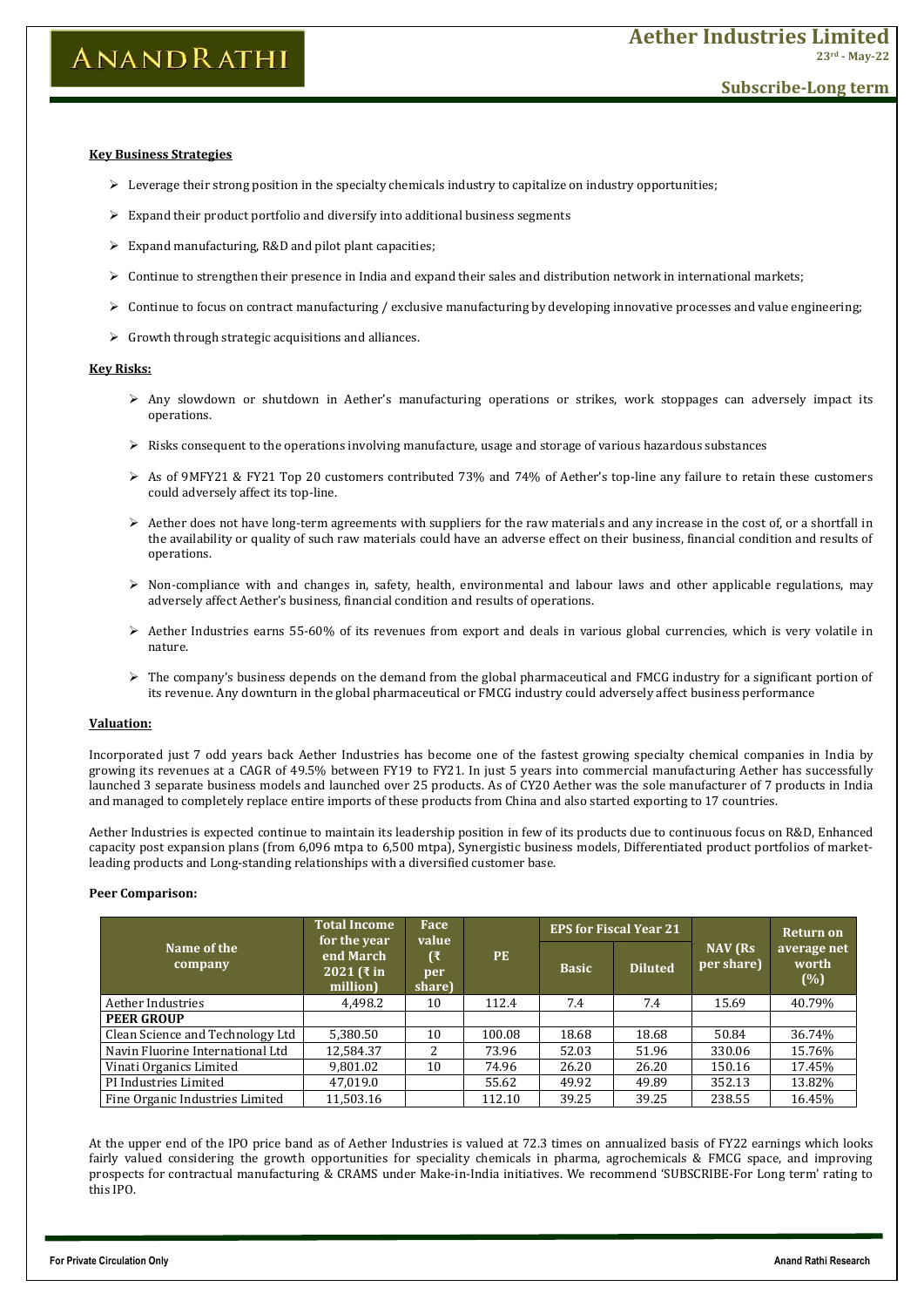**For Private Circulation Only Anand Rathi Research**

# **ANANDRATHI**

# **Subscribe-Long term**

#### **DISCLAIMER:**

#### **Research Disclaimer and Disclosure inter-alia as required under Securities and Exchange Board of India (Research Analysts) Regulations, 2014**

Anand Rathi Share and Stock Brokers Ltd. (hereinafter refer as ARSSBL) (Research Entity, SEBI Regn No. INH000000834, Date of Regn. 29/06/2015) is a subsidiary of the Anand Rathi Financial Services Ltd. ARSSBL is a corporate trading and clearing member of Bombay Stock Exchange Ltd, National Stock Exchange of India Ltd. (NSEIL), Multi Stock Exchange of India Ltd (MCX-SX) and also depository participant with National Securities Depository Ltd (NSDL) and Central Depository Services Ltd. ARSSBL is engaged into the business of Stock Broking, Depository Participant, Mutual Fund distributor. The research analysts, strategists, or research associates principally responsible for the preparation of Anand Rathi Research have received compensation based upon various factors, including quality of research, investor client feedback, stock picking, competitive factors, firm revenues. **General Disclaimer:** - This Research Report (hereinafter called "Report") is meant solely for use by the recipient and is not for circulation. This Report does not constitute a personal recommendation or take into account the particular investment objectives, financial situations, or needs of individual clients. The recommendations, if any, made herein are expression of views and/or opinions and should not be deemed or construed to be neither advice for the purpose of purchase or sale of any security, derivatives or any other security through ARSSBL nor any solicitation or offering of any investment /trading opportunity on behalf of the issuer(s) of the respective security (ies) referred to herein. These information / opinions / views are not meant to serve as a professional investment guide for the readers.No action is solicited based upon the information provided herein. Recipients of this Report should rely on information/data arising out of their own investigations. Readers are advised to seek independent professional advice and arrive at an informed trading/investment decision before executing any trades or making any investments. This Report has been prepared on the basis of publicly available information, internally developed data and other sources believed by ARSSBL to be reliable. ARSSBL or its directors, employees, affiliates or representatives do not assume any responsibility for, or warrant the accuracy, completeness, adequacy and reliability of such information / opinions / views. While due care has been taken to ensure that the disclosures and opinions given are fair and reasonable, none of the directors, employees, affiliates or representatives of ARSSBL shall be liable for any direct, indirect, special, incidental, consequential, punitive or exemplary damages, including lost profits arising in any way whatsoever from the information / opinions / views contained in this Report. The price and value of the investments referred to in this Report and the income from them may go down as well as up, and investors may realize losses on any investments. Past performance is not a guide for future performance. ARSSBL does not provide tax advice to its clients, and all investors are strongly advised to consult with their tax advisers regarding taxation aspects of any potential investment.

Opinions expressed are our current opinions as of the date appearing on this Research only. We do not undertake to advise you as to any change of our views expressed in this Report. Research Report may differ between ARSSBL's RAs and/ or ARSSBL's associate companies on account of differences in research methodology, personal judgment and difference in time horizons for which recommendations are made. User should keep this risk in mind and not hold ARSSBL, its employees and associates responsible for any losses, damages of any type whatsoever.

 $\Box$  The views expressed in this Research Report accurately reflect the personal views of the analyst(s) about the subject securities or issuers and no part of the compensation of the research analyst(s) was, is, or will be directly or indirectly related to the specific recommendations or views expressed by the research analyst(s) in this report. The research analysts are bound by stringent internal regulations and also legal and statutory requirements of the Securities and Exchange Board of India (hereinafter "SEBI") and the analysts' compensation are completely delinked from all the other companies and/or entities of Anand Rathi, and have no bearing whatsoever on any recommendation that they have given in the Research Report.

ARSSBL and its associates or employees may; (a) from time to time, have long or short positions in, and buy or sell the investments in/ security of company (ies) mentioned herein or (b) be engaged in any other transaction involving such investments/ securities of company (ies) discussed herein or act as advisor or lender / borrower to such company (ies) these and other activities of ARSSBL and its associates or employees may not be construed as potential conflict of interest with respect to any recommendation and related information and opinions. Without limiting any of the foregoing, in no event shall ARSSBL and its associates or employees or any third party involved in, or related to computing or compiling the information have any liability for any damages of any kind.

Details of Associates of ARSSBL and Brief History of Disciplinary action by regulatory authorities & its associates are available on our website i. e. www.rathi.com

**Disclaimers in respect of jurisdiction:** This report is not directed to, or intended for distribution to or use by, any person or entity who is a citizen or resident of or located in any locality, state, country or other jurisdiction where such distribution, publication, availability or use would be contrary to law or regulation or which would subject ARSSBL to any registration or licensing requirement within such jurisdiction(s). No action has been or will be taken by ARSSBL in any jurisdiction (other than India), where any action for such purpose(s) is required. Accordingly, this Report shall not be possessed, circulated and/or distributed in any such country or jurisdiction unless such action is in compliance with all applicable laws and regulations of such country or jurisdiction. ARSSBL requires such recipient to inform himself about and to observe any restrictions at his own expense, without any liability to ARSSBL. Any dispute arising out of this Report shall be subject to the exclusive jurisdiction of the Courts in India.

**Copyright: -** This report is strictly confidential and is being furnished to you solely for your information. All material presented in this report, unless specifically indicated otherwise, is under copyright to ARSSBL. None of the material, its content, or any copy of such material or content, may be altered in any way, transmitted, copied or reproduced (in whole or in part) or redistributed in any form to any other party, without the prior express written permission of ARSSBL. All trademarks, service marks and logos used in this report are trademarks or service marks or registered trademarks or service marks of ARSSBL or its affiliates, unless specifically mentioned otherwise.

| Ratings Guide (12 months)                      | <b>Buv</b> | Hold         | Sell       |
|------------------------------------------------|------------|--------------|------------|
| Large Caps $(>\t{300Bn.})$                     | 15%        | $5\% - 10\%$ | Below 5%   |
| Mid/Small Caps (< $\overline{\text{300}}$ Bn.) | <b>20%</b> | 10%-15%      | Below 10\% |

#### **Analyst Certification**

#### **Ratings Methodology**

 Analysts' ratings and the corresponding expected returns take into account our definitions of Large Caps (>₹300 Billion ) and Mid/Small Caps (<₹300 Billion ) or SEBI definition vide its circularSEBI/HO/IMD/DF3/CIR/P/2017/114 dated 6th October 2017, whichever is higher and as described in the Ratings Table below: